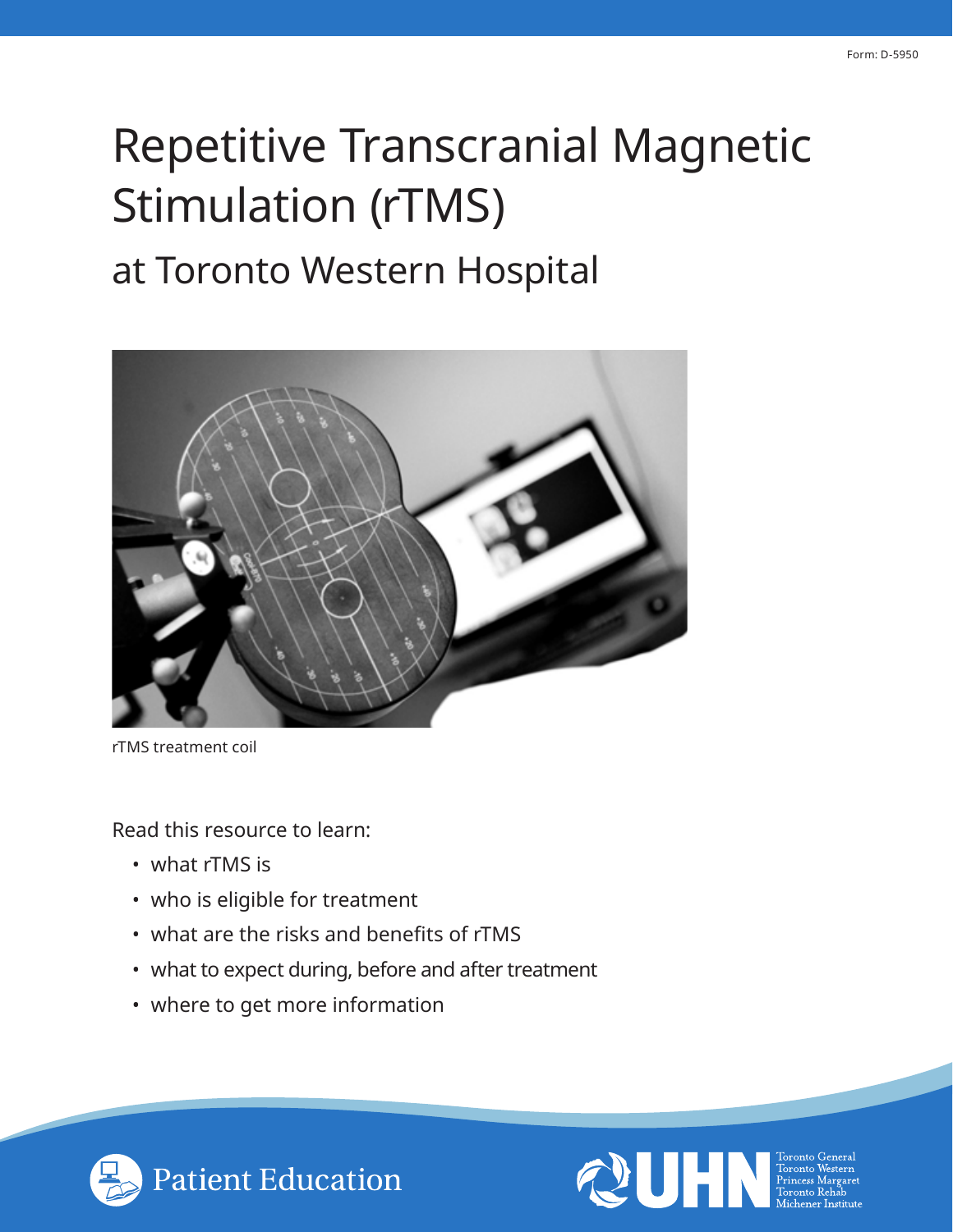## **University Health Network (UHN), Poul Hansen Family Centre for Depression, rTMS Clinic**

Toronto Western Hospital, 399 Bathurst Street Main Pavilion – 7th Floor, Room 418 Toronto, ON M5T 2S8 Phone: 416 603 5106 Fax: 416 603 5100 Email: [depression.centre@uhn.ca](mailto:depression.centre%40uhn.ca?subject=)

# **What is repetitive transcranial magnetic stimulation (rTMS)?**

rTMS is a Health Canada approved treatment for treatment-resistant **major depressive disorder**. It is also being studied for use in other mental health conditions such as:

• Bipolar affective disorder

 $\overline{a}$ 

- Generalized anxiety disorder
- Obsessive compulsive disorder (OCD)
- Post-traumatic stress disorder (PTSD)
- Substance use disorders
- Eating disorders (anorexia and bulimia nervosa)
- Psychotic disorders
- Autism spectrum illness



All patients are screened to make sure they are eligible for rTMS brain stimulation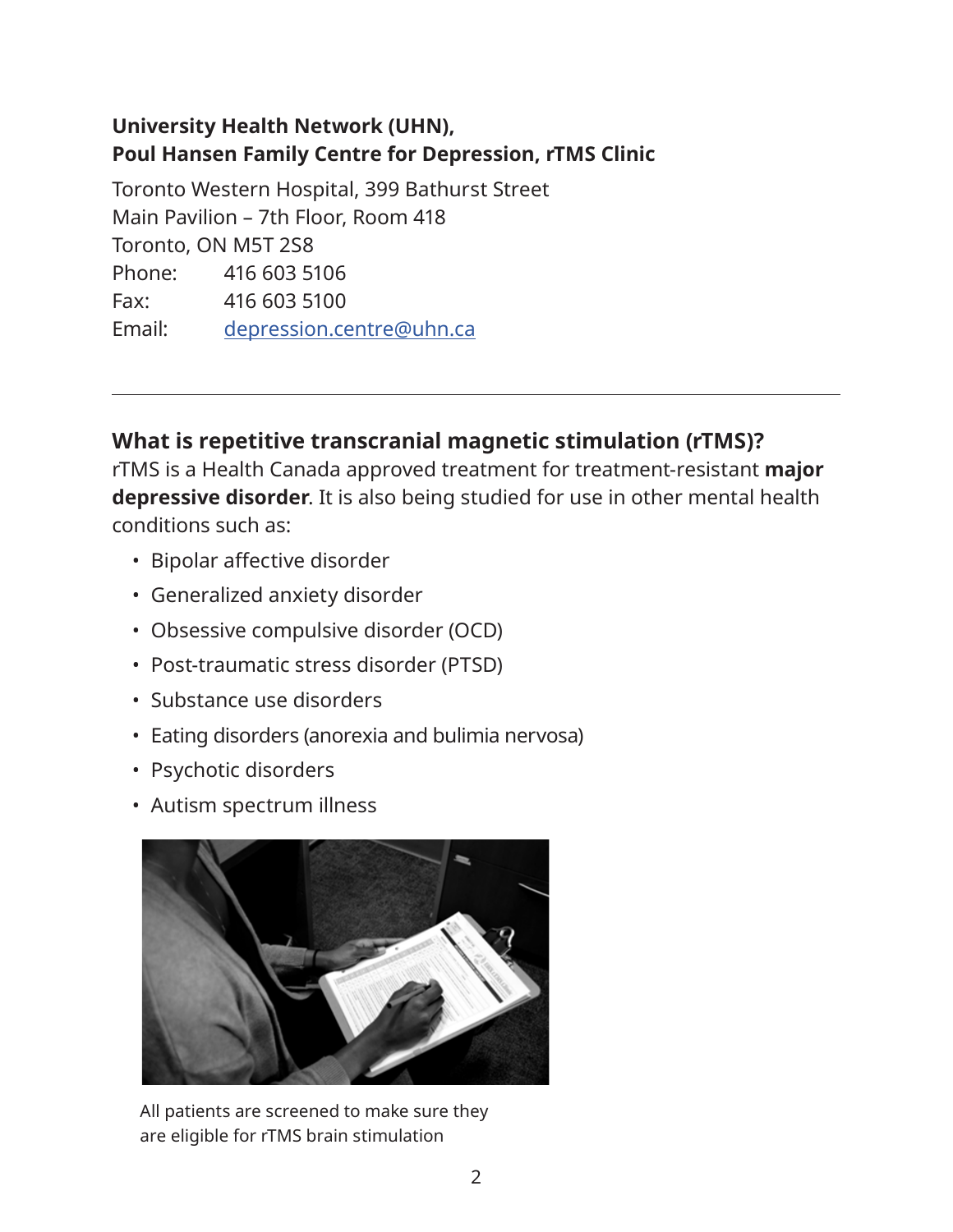# **Who is eligible for rTMS?**

Most people consider rTMS when they:

- have major depressive disorder
- had more than 1 treatment (such as medication or therapy) that has not worked
- cannot tolerate side effects from medications

# **Who is usually not eligible for rTMS?**

- Patients with a history of seizures, epilepsy or certain neurological conditions
- Patients with implanted devices or metal foreign objects in the head or eyes (not including dental implants)
- Patients not able to stop taking medications that block the beneficial effects of rTMS

## **How does rTMS work?**

rTMS uses a focused electromagnetic field to stimulate certain areas of your brain. These areas affect your impulses, thoughts, emotions and behaviours, and may be more or less active in people with depression and other mental health disorders.

The doctor or rTMS technician stimulates the brain by placing a magnetic coil against your scalp in a specific area. The coil delivers magnetic pulses to the brain. Research shows that a full course of rTMS can help the brain return to normal functioning.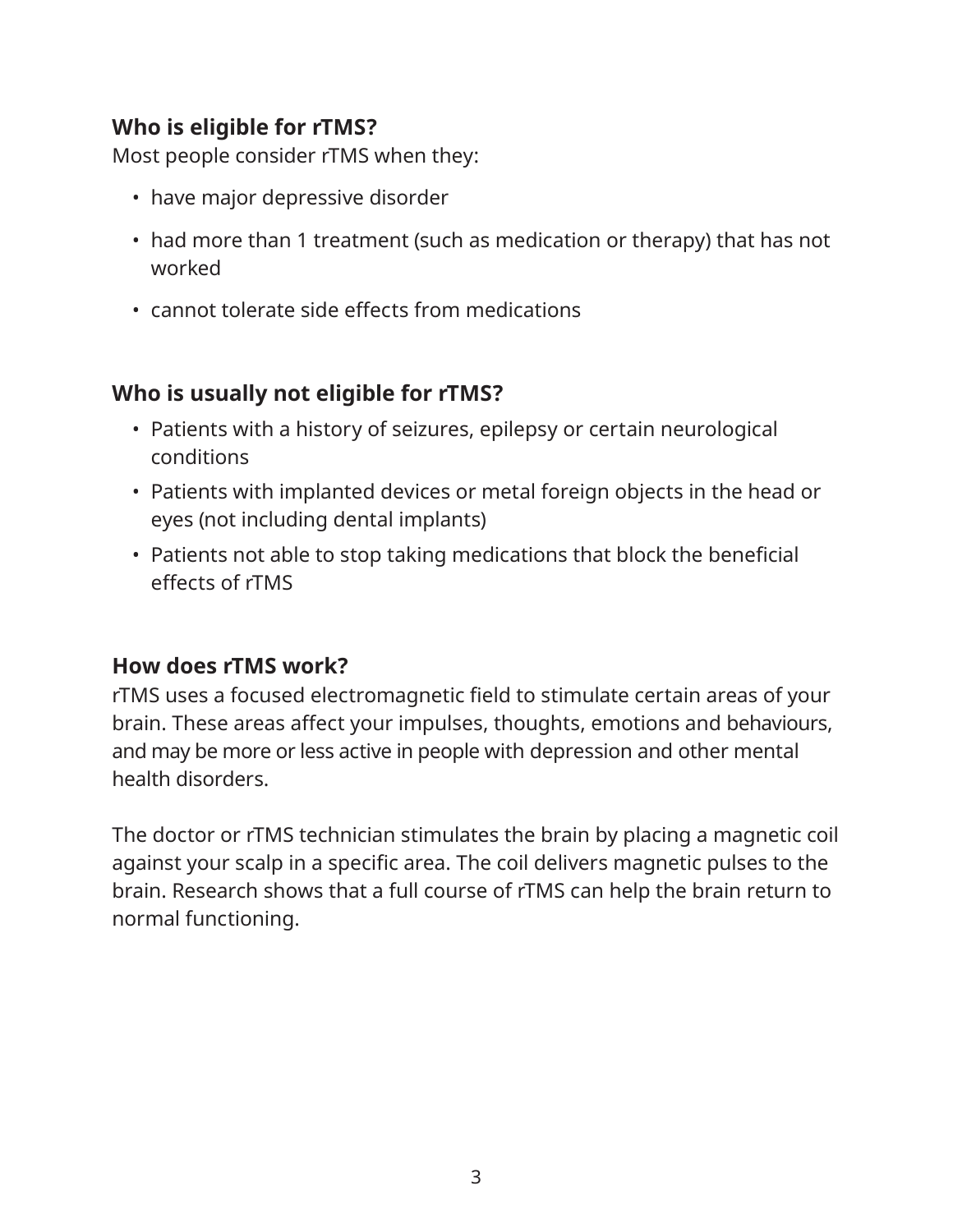

A technician positioning the coil for a patient receiving TMS treatment

# **What can I expect at the rTMS clinic?**

First, the doctor completes an assessment to see if rTMS is right for you. You learn about the risks, benefits and can ask any questions you have. If you are eligible, the doctor orders the type of rTMS you are planned to receive.

#### **Day 1 of treatment**

- The doctor reviews the treatment process again. You are asked to sign an informed consent form for the treatment you will receive.
- The first appointment focuses on a calibration session or "**motor threshold**". This session determines the dose of the stimulation you will receive. This visit lasts about 45 minutes.
- A full course of rTMS is usually 30 treatment sessions each day. Most patients receive treatment from Monday to Friday (9:00 am – 5:00 pm) for 6 weeks.
- Each session lasts about 15 minutes and your appointment time is the same each day. Missing treatment appointments may affect how well the rTMS treatment will work.

If you miss more than 1 treatment appointment, you need to speak with the doctor about your treatment.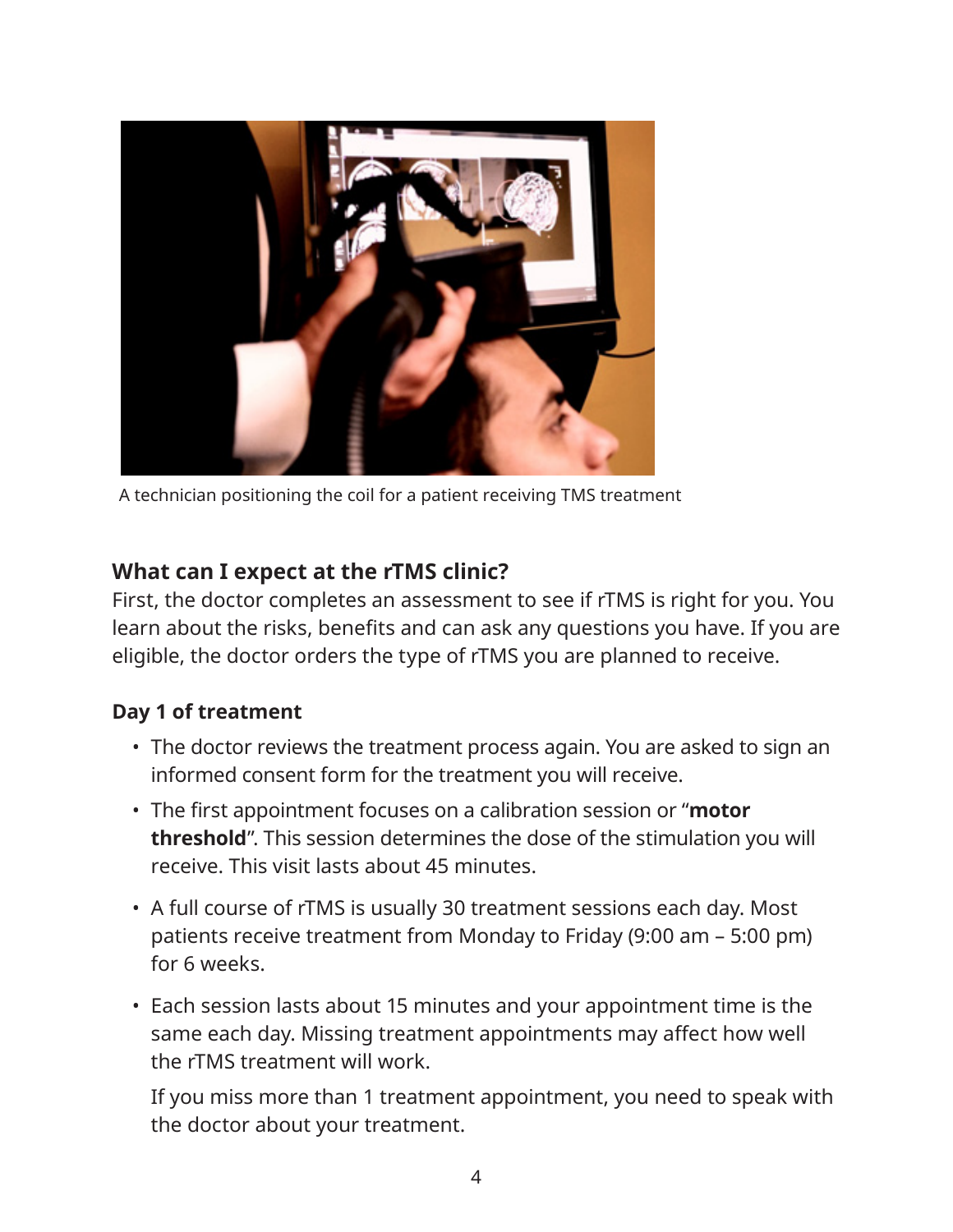# **How long do the effects of rTMS last?**

rTMS is more like exercise than surgery. The effects of rTMS do not last forever for most patients. Many patients have their symptoms again. If it works, the effects of rTMS usually last at least 4 to 6 months.

## **Will rTMS work for me?**

About half of people who receive rTMS for depression see at least some improvement. For example, for every 3 patients who receive rTMS:

- 1 will see full improvement of their symptoms
- 1 will see only some improvement, and will need other treatments to help control their symptoms
- 1 will not see any improvement and should explore other treatment options

#### **What are the possible side effects?**

The side effects are usually mild and improve after the session. Patients can take ibuprofen (Advil) or acetaminophen (Tylenol) 1 to 2 hours before treatment to help relieve pain or headaches.

#### **Common side effects**

- Scalp pain during treatment (feels like static electricity and gets better after the first few sessions
- Headaches
- Fatigue (feeling tired) after treatment

#### **Uncommon side effects**

Serious side effects are rare. They can include:

- seizures
- fainting spells
- manic episode, especially for people with bipolar disorder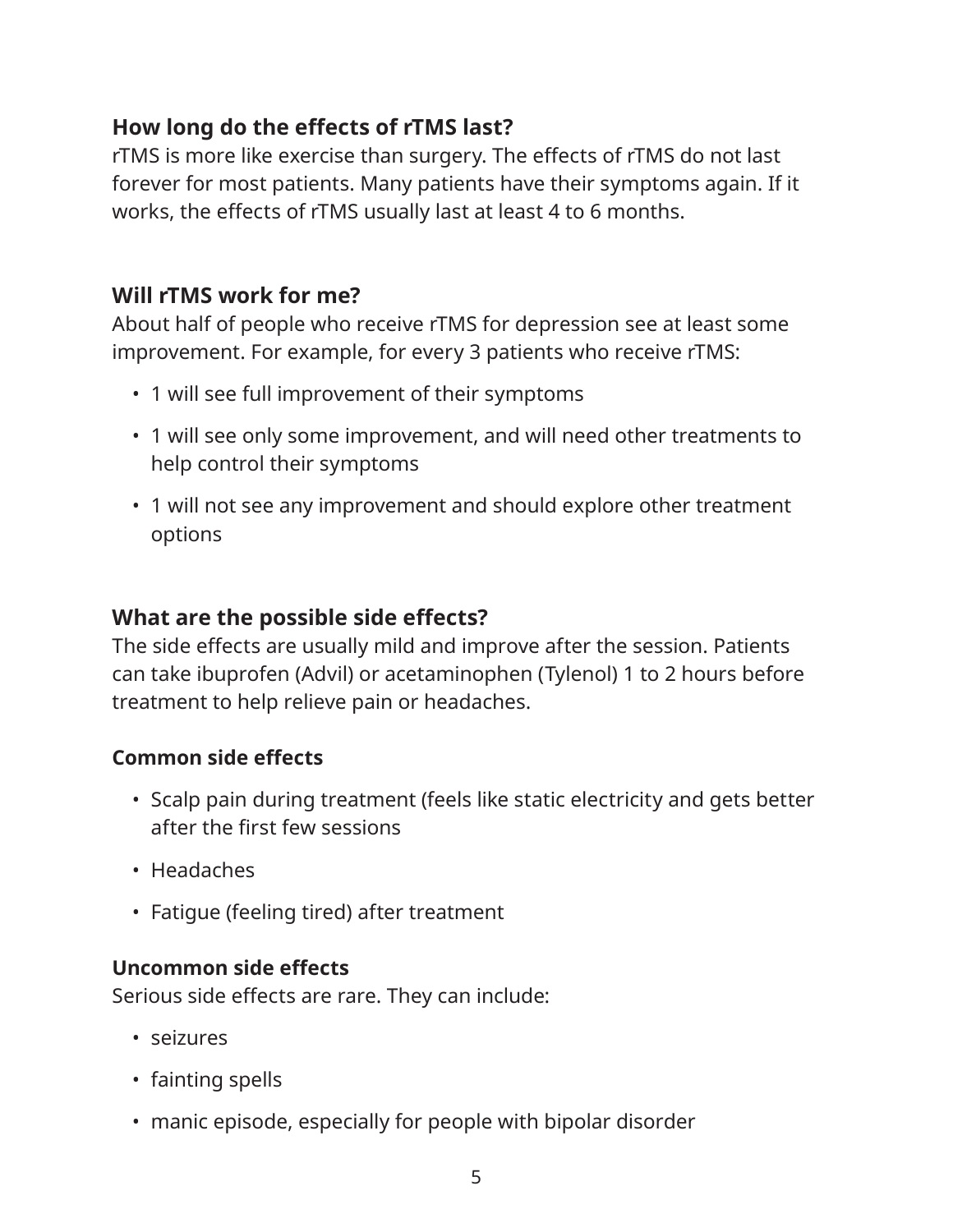Your doctor will talk with you about the side effects at your first appointment.

rTMS has been used since the early 1990s. So far, no long-term risks have been shown.

# **Can I continue taking my antidepressant medication while getting rTMS?**

Yes. If you are taking medication for depression, you can keep taking it before starting rTMS.

The rTMS doctor may suggest stopping certain medications if they affect your treatment.

**Important:** Do NOT make changes to your medication during the 4 weeks before and during the treatment. Any changes to medication would make it more difficult to see if rTMS works for you or not.

Also, tell your rTMS doctor of any changes to any drug or substance use during your treatment. Try to have the same amount of caffeinated beverages, such as coffee during your course of treatment. Any changes can affect your dose of rTMS.

## **What medications should I NOT take while getting rTMS?**

Talk to your doctor if you are taking any of these medications. They may cause the rTMS not to work as well.

| <b>Brand Name</b> | <b>Generic Name</b> |
|-------------------|---------------------|
| Ativan            | Lorazepam           |
| Klonopin          | Clonazepam          |
| Valium            | Diazepam            |
| Xanax             | Alprazolam          |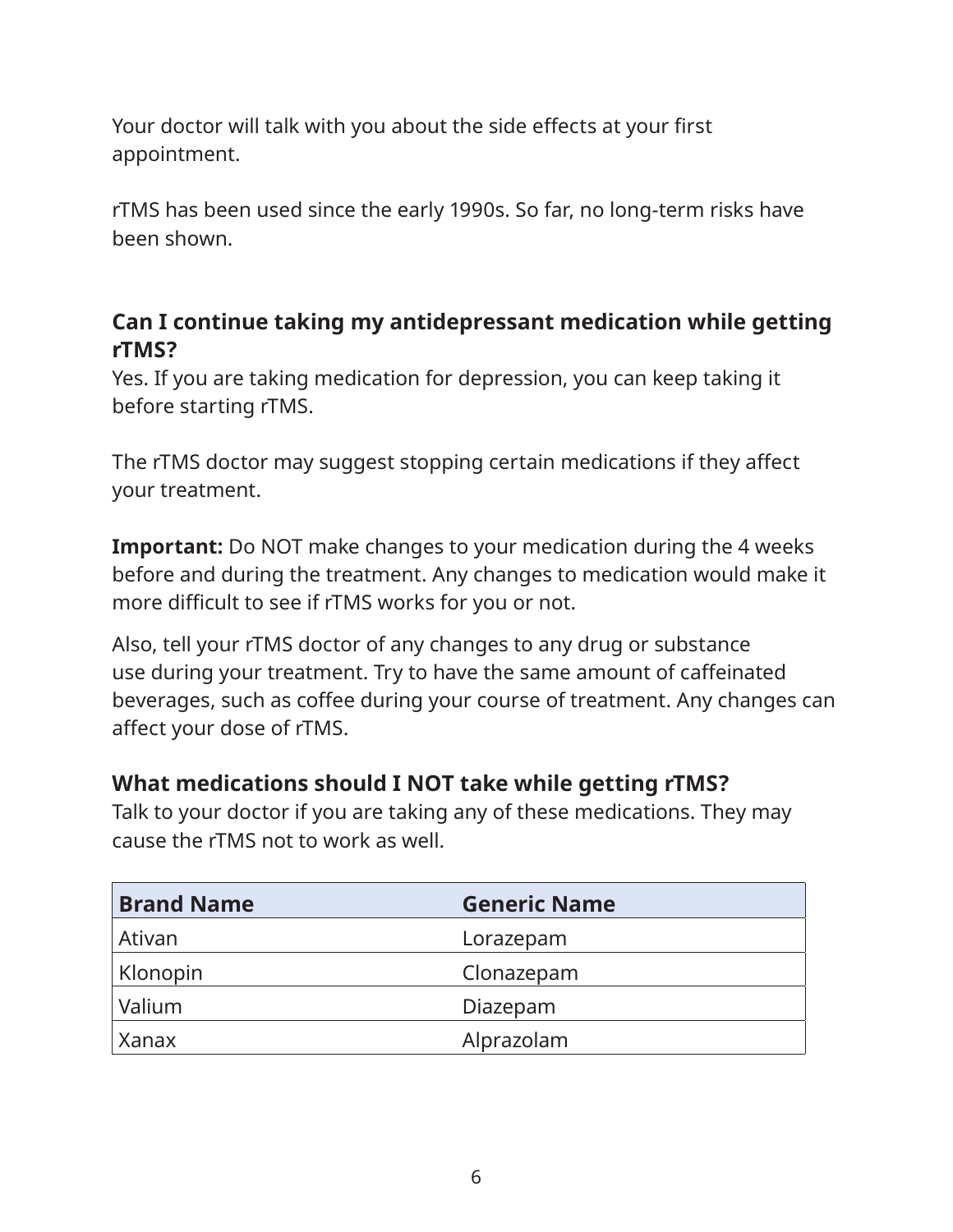| <b>Brand Name</b>                                     | <b>Generic Name</b>  |
|-------------------------------------------------------|----------------------|
| Other benzodiazepines (medications that end in "pam") |                      |
| Lamictal                                              | Lamotrigine          |
| Lyrica                                                | Pregabalin           |
| <b>Neurontin</b>                                      | Gabapentin           |
| Tegretol                                              | Carbamazepine        |
| Topamax                                               | Topiramate           |
| <b>Dilantin</b>                                       | Phenytoin            |
| Epival                                                | Divalproex/Valproate |
| Frisium                                               | Clobazam             |
| Keppra                                                | Levetiracetam        |

## **Do I have to pay for rTMS?**

No. rTMS is not covered by OHIP at this time but our clinic pays your treatment costs.

# **Preparing for Treatment**

#### **1. First Appointment:**

You meet with the psychiatrist in the clinic who sees if you are eligible and helps you decide if rTMS is right for you.

## **2. Calibration Session:**

The doctor meets with you to explain the treatment and review the risks, benefits, and answer any questions you may have. You will be asked to sign an informed consent to treatment form before your calibration session and rTMS treatments.

The doctor puts the magnetic coil on an area near the top of your head and watches to see if your thumb or toe moves. The amount of stimulation it takes to move your thumb or toe helps to decide your stimulation level.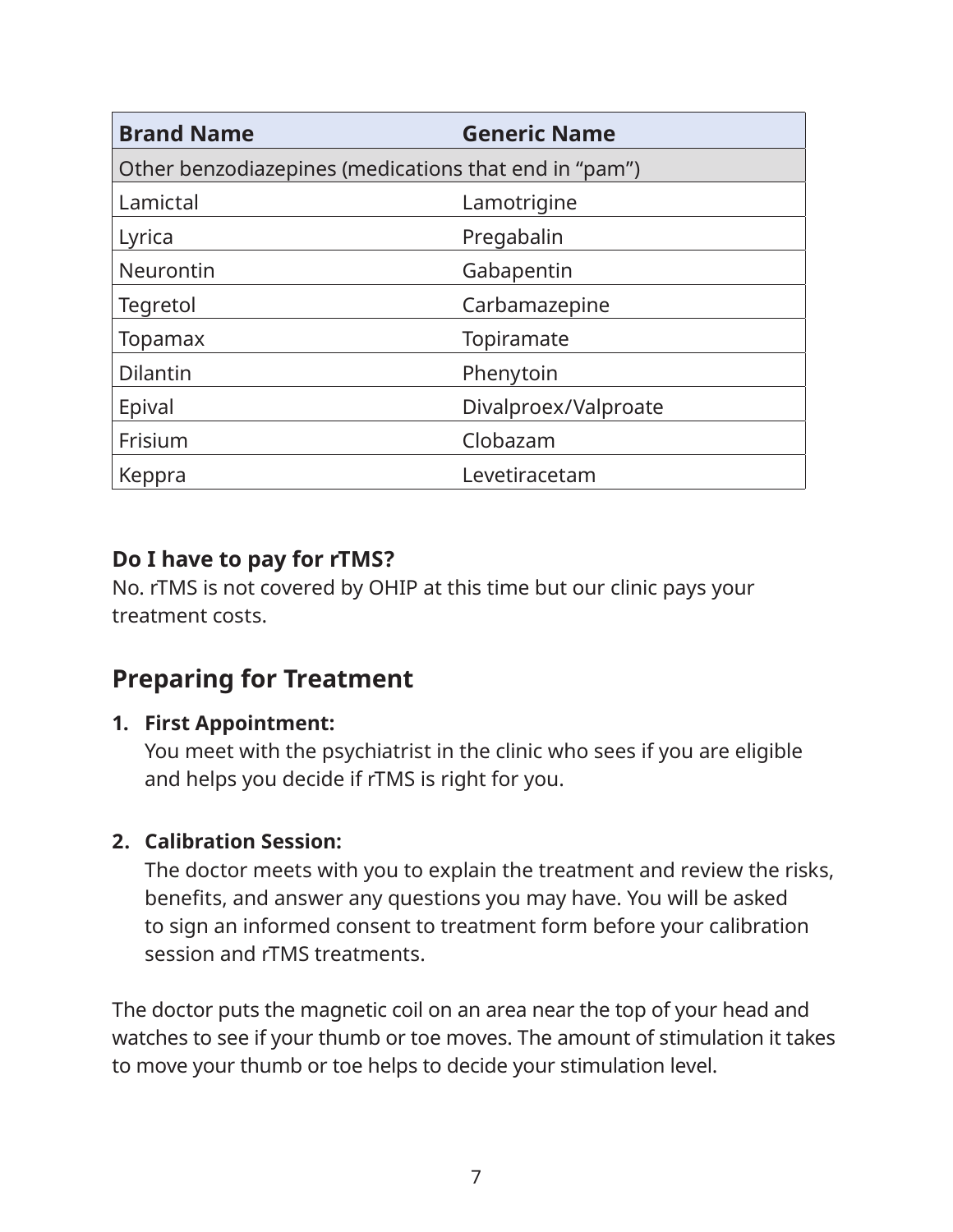It may feel strange and new for your thumb and toe to move in this way but most patients get used to it quickly.



A doctor finding the target region during the calibration session.

# **During Treatment**

## **Where do I go for treatment?**

Check in at the reception desk before each session (see the end of this brochure for directions).

Please arrive on time for each session to fill out the daily questionnaires.

The rTMS technician will provide you with a new questionnaire each day. The daily questionnaire helps you and the doctor track your treatment progress. Be sure to call the clinic 48 hours before your appointment if you need to cancel a session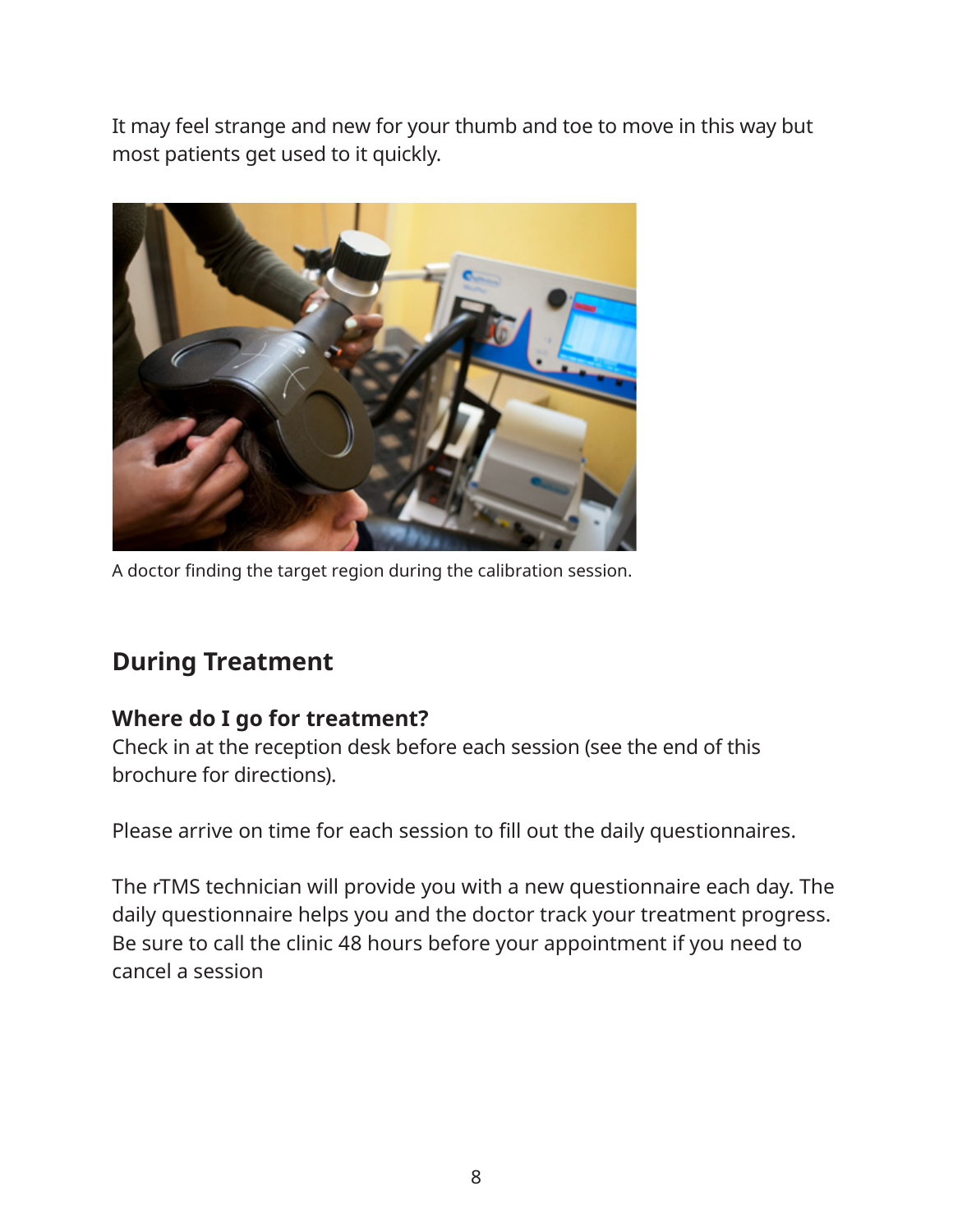# **What happens during the treatment?**

- 1. You sit in a comfortable chair. You are awake the entire time. You won't need anesthesia or medication.
- 2. The rTMS technician places the rTMS coil against your forehead. You are asked to hold your head steady during the treatment. This is so the coil stays in place.
- 3. When the treatment begins, you feel short bursts of stimulation on your scalp followed by short pauses. Many patients describe the feeling as similar to static electricity on their nose, teeth and forehead. This feeling tends to be the most intense during the first few sessions until the nerves get used to it.

Each treatment lasts about 15 minutes.

# **After Treatment**

## **Do I have to change my activities after rTMS?**

No. You can return to your usual activities right after the session including driving.

You may bring a support person to the first few sessions. They will be asked to wait in the hallway during the treatment. There may be restrictions on this depending on current hospital policies.

#### **What happens when I finish my course of treatment?**

You will be asked to return to the clinic for a follow-up appointment. The clinic administrative assistant will help you to book this appointment. Your follow-up appointments will be with the rTMS clinic doctor.

Once the rTMS clinic doctor sends the results of the rTMS back to your referring doctor, your referring doctor can help you follow-up with any recommendations included in their summary.

If rTMS treatment helped you and you want to try it again in the future, you will need a new referral to the clinic.